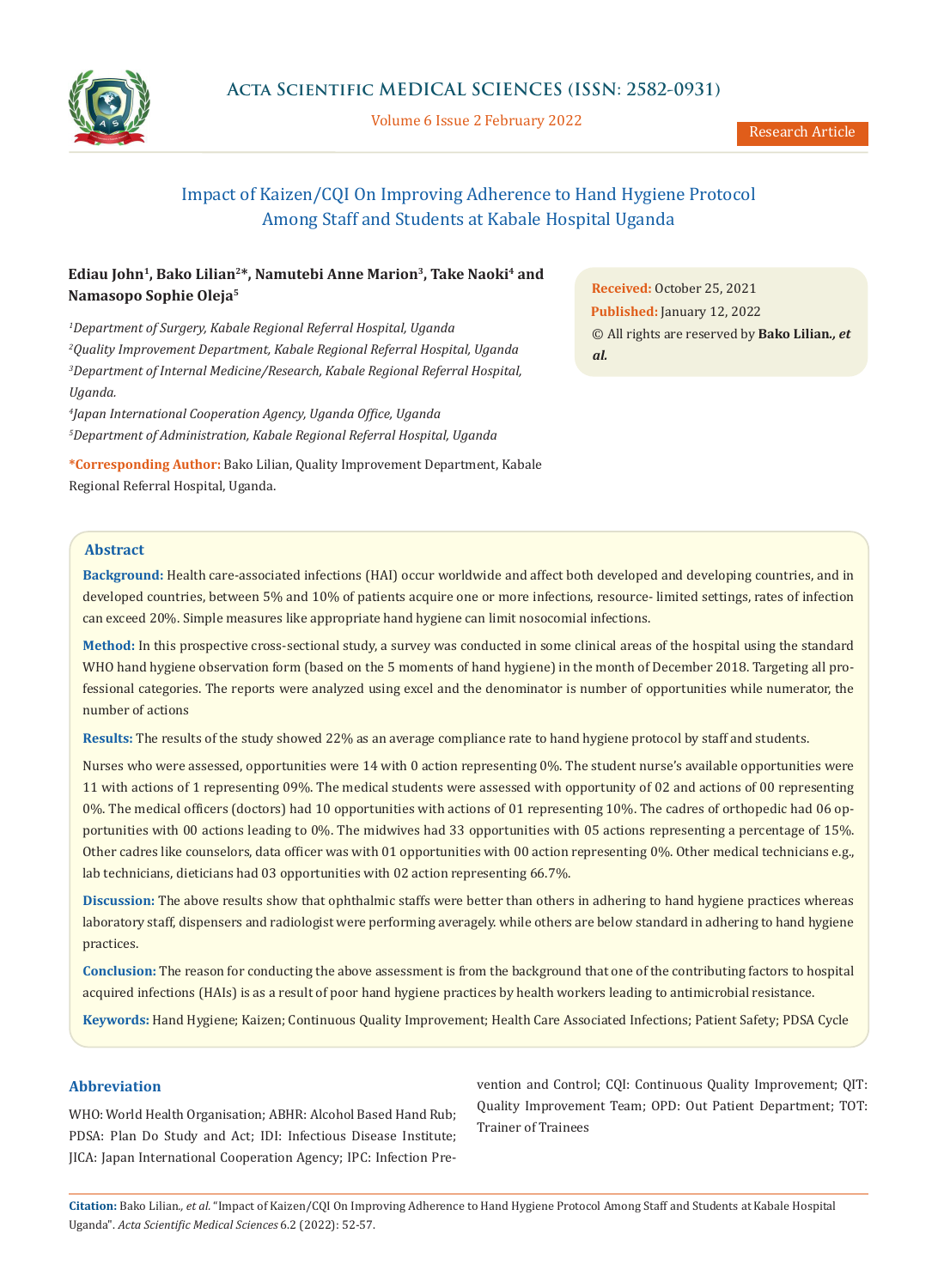### **Introduction**

Hand hygiene is the most effective method of preventing the transfer of micro-organisms between personnel and patients within the health care facility, the purpose is to reduce resident and transient microorganisms [1]. Failure to perform appropriate hand hygiene is considered to be the leading cause of nosocomial infections and the spread of multi- resistant microorganisms and has been recognized as a significant contributor to outbreaks [2]. Hand hygiene compliance by health worker is recognized as a key factor in preventing health care associated infections to patients.

It is estimated that at any one time, more than 1.4 million people worldwide are suffering from infections acquired in hospitals probably associated to poor compliance to hand hygiene protocol [3]. Thirty percent of patients in intensive care units are affected by hospital acquired infections which are associated with significant mortality and morbidity. Simple measures like appropriate hand hygiene can limit nosocomial infections [4].

According to, Lazzari, Allegranzi, Concia, Health care-associated infections (HAI) occur worldwide and affect both developed and developing countries, and in developed countries, between 5% and 10% of patients acquire one or more infections. To Make our hospitals safer: there is need for a global strategy for infection control in healthcare settings [5]. In resource-limited settings, rates of infection can exceed 20%, [6]. In Uganda, a survey conducted in 40 health facilities revealed, 21% hand hygiene compliance by health workers [7]. In Kabale regional referral hospital, an internal survey done in December 2018 revealed 22% hand hygiene compliance [8]. The purpose of the study was to improve adherence to hand hygiene protocol in order to achieve patient safety [9,10].

#### **Method**

In this prospective cross-sectional study, administrative clearance from the hospital management was secured for data collection, consent obtained from the participants then a survey was conducted in some clinical areas of the hospital using the standard WHO hand hygiene observation form [11] (based on the 5 moments of hand hygiene which are: 1. Before touching a patient, 2. after touching a patient, 3. after touching patient Surrounding, 4. After exposure to body fluids and 5. Before aseptic technic) in the month of December 2018. In this case the assessors do spot check and observe staff working or conducting procedures on the ward or clinic, if a doctor is found preparing to examine a patient, the assessors observe that as first opportunity (before touching patient), the assessor remains observing until the procedure is completed which becomes the second opportunity (after touching patient). The reports were analyzed using excel by the quality improvement team and the denominator is number of opportunities while numerator, the number of actions, an average compliance rate of hand hygiene calculated and revealed 22% adherence to hand hygiene compliance by staff and students.

In march 2019, Introduction of quality improvement project, using KAIZEN approach [12-17] to improve compliance to hand hygiene protocol. Root cause analysis done using fish bone diagram, showed that there was inadequate hand hygiene equipment, knowledge gap by staff on hand hygiene protocol, no communications and reminders, no hand hygiene posters in place, no data to measure staff compliance to hand hygiene protocol, no departmental representatives to promote hand hygiene practice and no functional system put in place to monitor hand hygiene compliance.

With reference from WHO guide lines, The following interventions were put in place in June 2019 and the interventions were stepwise, Appointing and Training the departmental hand hygiene promoters, Installation of the ABHR Dispensers and hand washing facilities. A monthly continuous professional developments (CPDs) were conducted, monthly monitoring of hand hygiene compliance using the World Health Organization standard checklist and Monthly feedback to the various wards. Effectiveness of the interventions was checked. PDSA cycle was used to accelerate improvement. Based on the slow rate of behavior change, a target of 52% was set by quality improvement team [18].

Data from the survey as spot checks was anonymous to prevent identification of the participants. The data collection tools were kept securely and confidentiality ensured. The inclusion and exclusion criteria are the short procedures versus long procedures. For example, one cannot observe a doctor preparing to do total hysterectomy because it is a long procedure which takes more than 20 minutes. The standard session duration is 20 minutes only. "The session should not last more than 20 minute (± 10 minutes according to the observed activity)" [19].

This was quality improvement research and only required administrative clearance which was obtained from the hospital administration and verbal consent from the participants.

#### **Results**

The base line survey done December 2018 revealed staff compliance rate at 22% [8]. The interventions were put in place in June 2019 then assessments were done monthly from July 2019 to December 2020(results are shown in the figure 1.1 below) generally,

**Citation:** Bako Lilian*., et al.* "Impact of Kaizen/CQI On Improving Adherence to Hand Hygiene Protocol Among Staff and Students at Kabale Hospital Uganda". *Acta Scientific Medical Sciences* 6.2 (2022): 52-57.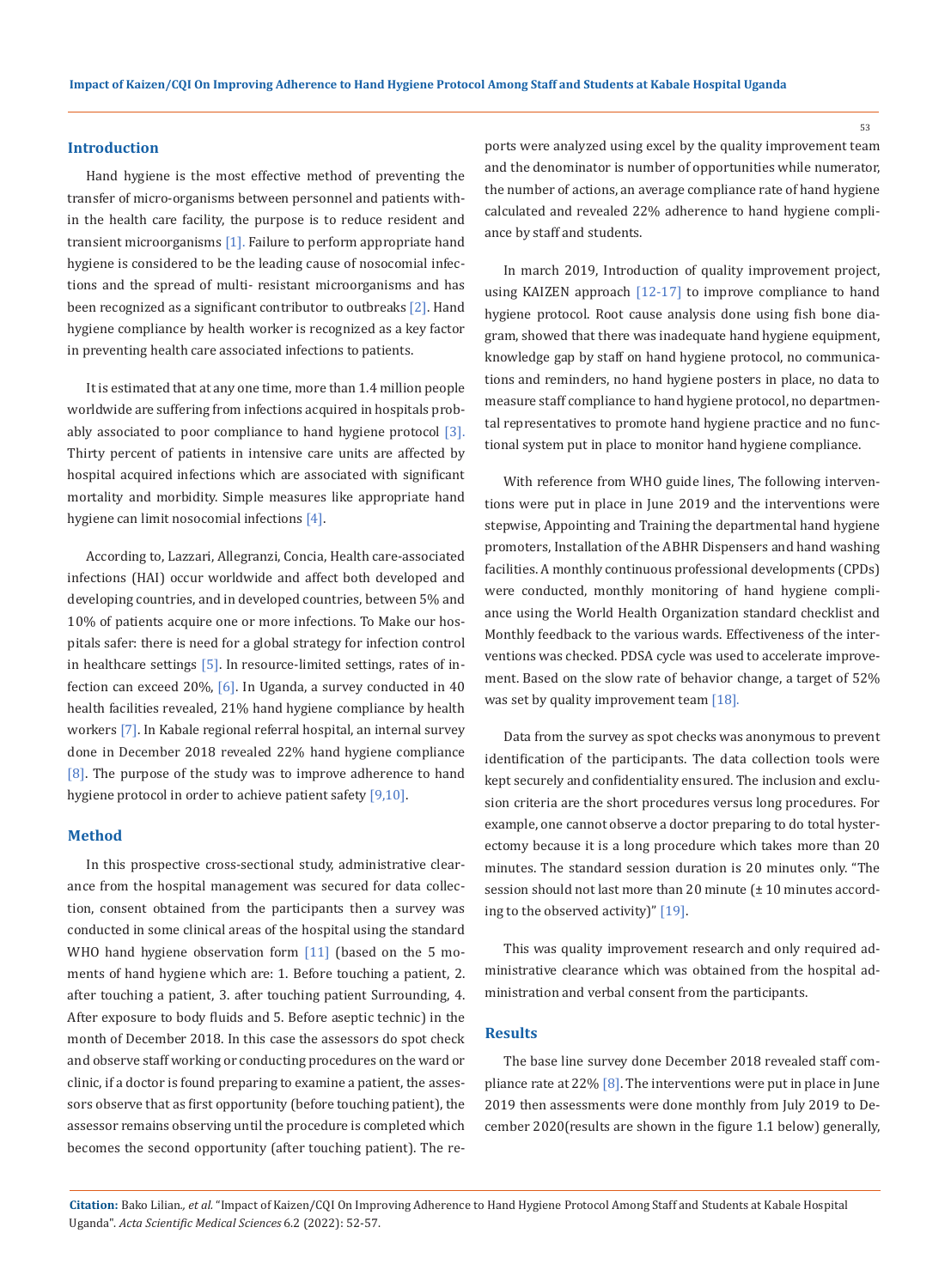there has been improvement in hand hygiene compliance, from august 2018 to June 2020 after intervention by an average of 78% surpassing the set target of 52%. It was until covid put strain on supplies that's when the compliance rate started dropping. Now the hospital is at average of 71% from August 2019 to December 2020 with compliance to hand hygiene protocol. This is higher than the 46% reported by Tantum among health workers in rural hospitals in Liberia [20]. Monthly assessment results revealed fluctuation of compliance between 40 and 94%. Supply availability improved hand hygiene compliance; The compliance is lowest when there are inadequate supplies for hand hygiene. In both settings there was inconsistence of supplies.

In the analysis of the data according to professional category, eye clinic performed in advance while laboratory, inpatient pharmacy and x-ray performed averagely and the rest of the units performed in- adequate. The same method was used to analyze and present data on monthly basis.



**Figure 1:** The trend of adherence to hand hygiene compliance protocol by staff and students.

|    | UNIT/WARD                      | <b>OPPORTUNITIES</b> | <b>ACTIONS.</b> | Number of            | <b>PERCENTAGE</b> | RAG           |  |  |
|----|--------------------------------|----------------------|-----------------|----------------------|-------------------|---------------|--|--|
|    |                                |                      |                 | <b>HCWs</b> assessed | (%)               | <b>STATUS</b> |  |  |
| 1  | Eye clinic                     | 05                   | 05              | 01                   | 100               |               |  |  |
| 2  | Laboratory                     | 03                   | 02              | 02                   | 66.7              |               |  |  |
| 3  | In patient pharmacy            | 07                   | 04              | 02                   | 57                |               |  |  |
| 4  | X-ray                          | 04                   | 02              | 01                   | 50                |               |  |  |
| 5  | Psychiatry                     | 10                   | 04              | 02                   | 40                |               |  |  |
| 6  | Private wing                   | 03                   | 01              | 02                   | 33                |               |  |  |
| 7  | OPD                            | 17                   | 05              | 05                   | 29                |               |  |  |
| 8  | MCH                            | 21                   | 05              | 06                   | 23.8              |               |  |  |
| 9  | Paediatric ward                | 05                   | 01              | 02                   | 20                |               |  |  |
| 10 | Maternity                      | 15                   | 02              | 03                   | 13                |               |  |  |
| 11 | Theatre                        | 03                   | 01              | 03                   | 01                |               |  |  |
| 12 | Casualty                       | 03                   | 01              | 03                   | 01                |               |  |  |
| 13 | OPD pharmacy                   | 04                   | 00              | 01                   | 00                |               |  |  |
| 14 | TB ward                        | 08                   | 00              | 01                   | 00                |               |  |  |
| 15 | Gynaecology ward               | 06                   | 00              | 03                   | 00                |               |  |  |
| 16 | Medical ward                   | 03                   | 00              | 01                   | 00                |               |  |  |
| 17 | Orthopedic                     | 06                   | 00              | 01                   | 00                |               |  |  |
| 18 | Surgical ward                  | 07                   | 00              | 02                   | 00                |               |  |  |
| 19 | Art Clinic                     |                      |                 |                      | 00                |               |  |  |
| 20 | ENT clinic                     |                      |                 |                      | 00                |               |  |  |
|    | <b>Overall Compliance Rate</b> | 21.7%                |                 |                      |                   |               |  |  |

Key:

| <b>COLOUR</b> | <b>SCORE</b> | <b>SCALE</b>        | <b>RAG STATUS</b> |
|---------------|--------------|---------------------|-------------------|
| GREEN         | 85-100       | ADVANCED            |                   |
| YELLOW        | 70-84        | <b>INTERMEDIATE</b> |                   |
| AMBER         | $50 - 69$    | <b>BASIC</b>        |                   |
| RED           | BELOW 50     | <b>INADEQUATE</b>   |                   |

**Figure 2:** Data for Adherence to Hand Hygiene Compliance Per Ward/Unit for December 2018.

**Citation:** Bako Lilian*., et al.* "Impact of Kaizen/CQI On Improving Adherence to Hand Hygiene Protocol Among Staff and Students at Kabale Hospital Uganda". *Acta Scientific Medical Sciences* 6.2 (2022): 52-57.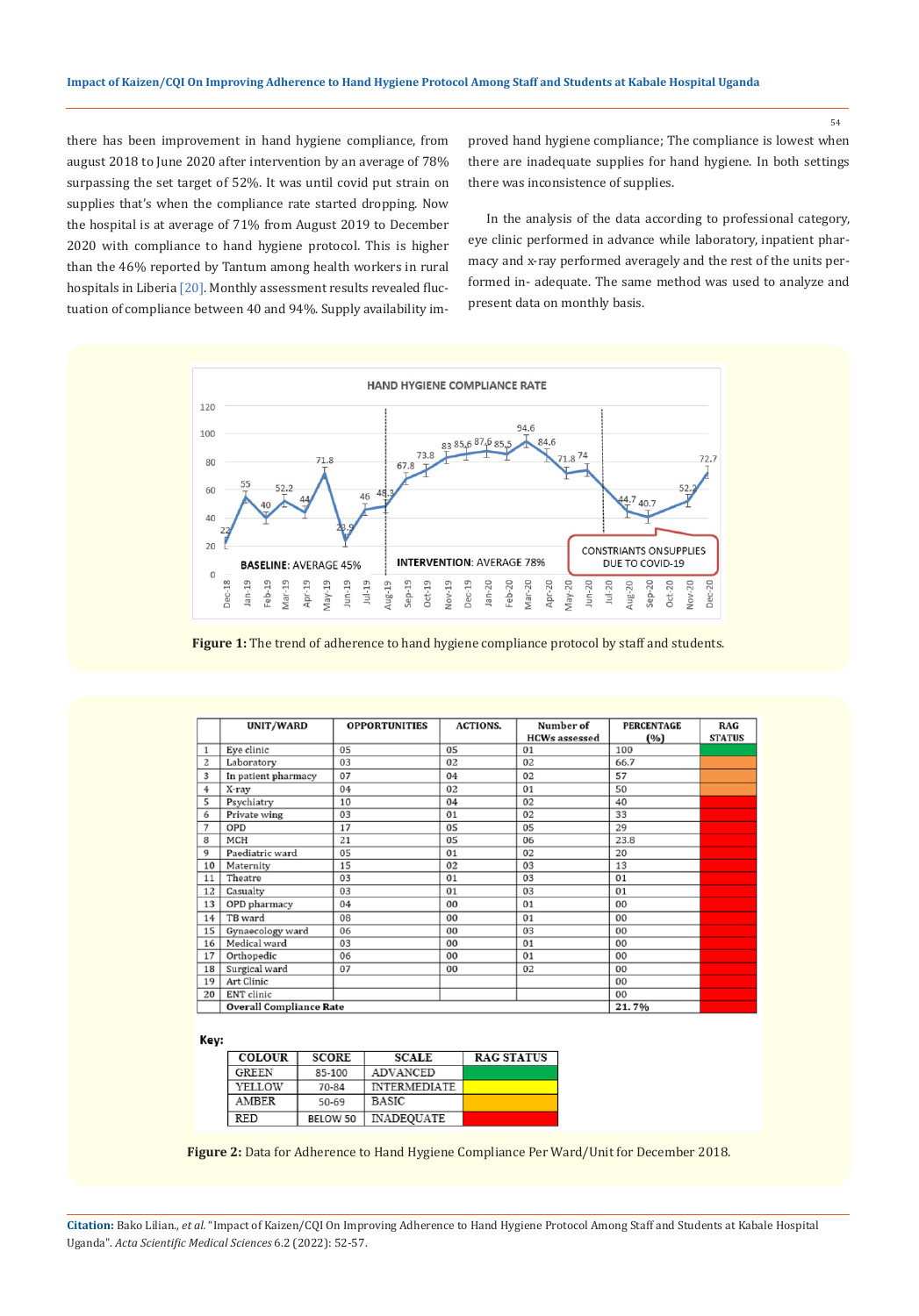Nurses who were assessed, opportunities were 14 with 0 action representing 0%. The student nurse's available opportunities were 11 with actions of 1 representing 09%. The medical students were assessed with opportunity of 02 and actions of 00 representing 0%. The medical officers (doctors) had 10 opportunities with actions of 01 representing 10%. The cadres of orthopedic had 06 opportunities with 00 actions leading to 0%. The midwives had 33 opportunities with 05 actions representing a percentage of 15%. Other cadres like counselors, data officer was with 01 opportunities with 00 action representing 0%. Other medical technicians e.g., lab technicians, dieticians had 03 opportunities with 02 action representing 66.7%.

| <b>CODE</b> | <b>PROFESSIONAL</b><br><b>CATEGORY</b> | <b>OPPORTUNITIES</b> | <b>ACTIONS.</b> | <b>Number</b><br>of<br>HCWs<br>assessed | <b>PERCENTAGE</b><br>(%) compliance | RAG<br><b>STATUS</b> |
|-------------|----------------------------------------|----------------------|-----------------|-----------------------------------------|-------------------------------------|----------------------|
| 4.1         | Ophthalmic<br>clinical<br>officers     | 05                   | 05              | 01                                      | 100                                 |                      |
| 4.1         | Dispensers                             | 4                    | 3               | 01                                      | 75                                  |                      |
| 4.2         | laboratory technicians                 | 03                   | 2               | 02                                      | 66.7                                |                      |
| 4.2         | Radiologists                           | 04                   | 02              | 01                                      | 50                                  |                      |
| 4.1         | Pharmacists                            | 3                    | $\mathbf{1}$    | 01                                      | 33                                  |                      |
| 1.2         | Midwives                               | 33                   | 5               | 12                                      | 15                                  |                      |
| 3.1         | Medical officers                       | 10                   | $\mathbf{1}$    | 05                                      | 10                                  |                      |
| 1.3         | Student nurses                         | 11                   | $\mathbf{1}$    | 02                                      | 9                                   |                      |
| 1.1         | Nurses                                 | 14                   | $\Omega$        | 10                                      | $\Omega$                            |                      |
| 3.7         | medical students                       | $\mathbf{z}$         | $\Omega$        | 01                                      | $\Omega$                            |                      |
| 4.3         | Orthopedic officers                    | 6                    | $\Omega$        | 01                                      | $\bf{0}$                            |                      |



#### **Discussion**

From our results, the spot checks on hand hygiene compliance increased from 22%, base line in December 2018 to 78% an average after interventions and was strengthened by, availability of supplies, use of hand hygiene promoters, monthly monitoring and evaluation and feedback, inclusion of the component of hand hygiene in the quarterly IPC facility assessments that targets availability of supplies.

In this study, the average hand hygiene compliance after intervention was at 78%. This is higher than the 46% reported by Tantum among health workers in rural hospitals in Liberia [8,20] and the 56% reported by H. Saito Mbale Uganda. [21] as a result of locally made hand rub and training.

The intervention in this study resulted to an increment of 56% as opposed to 6.4% reported by De Pauw., *et al*. (2019) following a hand hygiene campaign [22].

Installation of ABHR and hand washing facility improved compliance by 24.4%.

Appointment and training of the departmental hand hygiene promoters lead to improvement in hand hygiene compliance by 25.5% the training was conducted in August 2019.

The hospital introduced monthly CPDs in September 2019 on hand hygiene Which led to improvement by 5.2%.

Monthly monitoring and evaluation of adherence to hand hygiene compliance improved compliance rate by 20.8%. combination of all the interventions improved compliance by 33% over a period of one year. This was not sustained for long because of constraints on supplies due to covid-19 which become priority by then. The monitoring and evaluation and feedback were halted in a bid to follow covid-19 SOPs, where all meetings/gatherings were halted.

#### **Conclusion**

Use of multimodal interventions with KAIZEN approach which is scientific stepwise quality improvement approach [12-17], resulted in the improvement of hand hygiene compliance among health care workers and students. The Kaizen approach can help frontline workers to identify gaps at their work process, come up with possible solutions to the problem, jointly implement the interventions, evaluate the success of the interventions and standardize the interventions that are effective. This same approach helped to improve adherence to hand hygiene protocol by staff and students at Kabale Regional Referral Hospital. At Kabale hospital, an observation made, revealed that health workers adhere to hand hygiene protocol most when supplies are available.

**Citation:** Bako Lilian*., et al.* "Impact of Kaizen/CQI On Improving Adherence to Hand Hygiene Protocol Among Staff and Students at Kabale Hospital Uganda". *Acta Scientific Medical Sciences* 6.2 (2022): 52-57.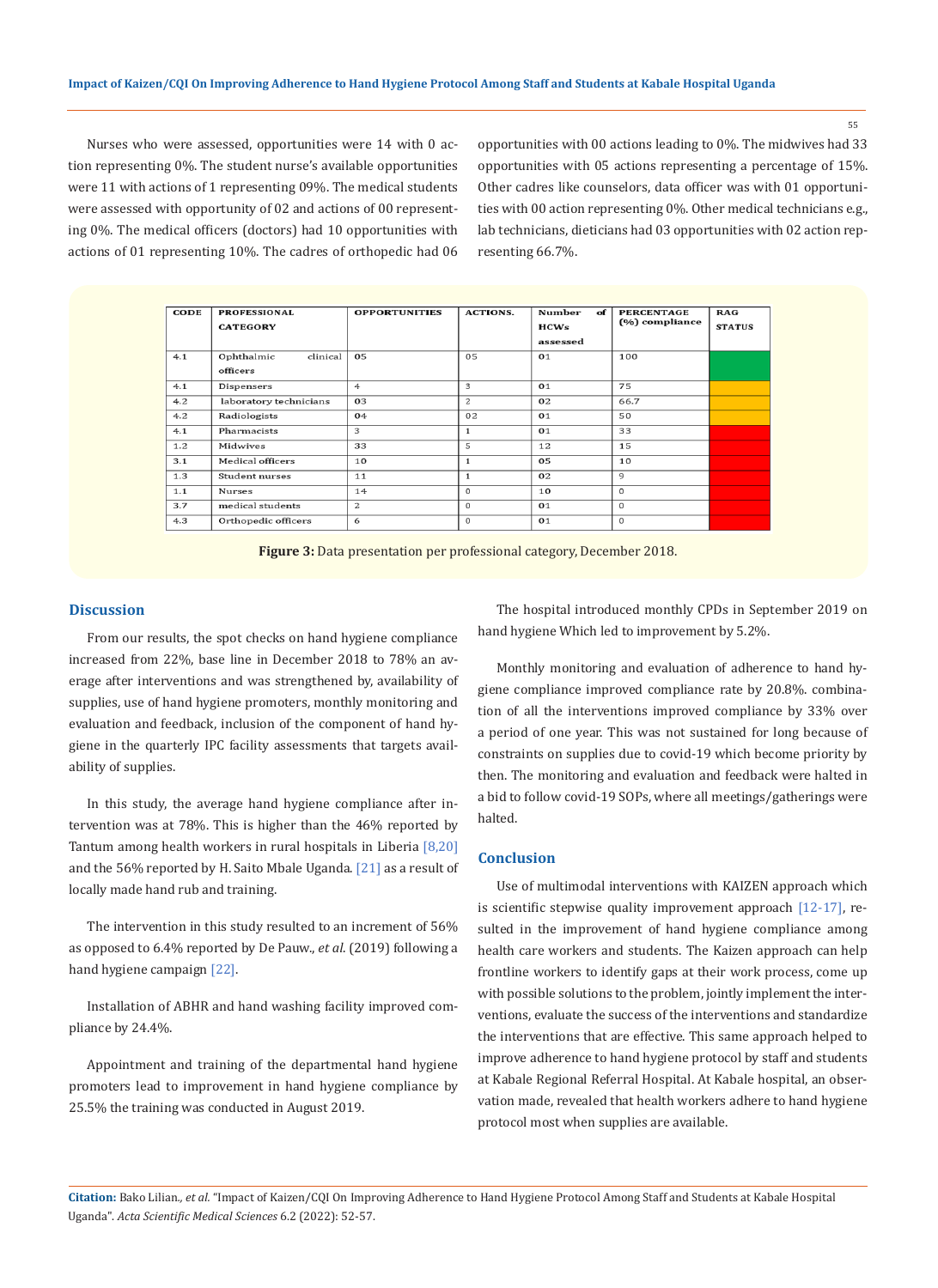Percentage adherence drops when supplies are inadequate. Another observation is that, inadequate feedback led to decline in adherence to hand hygiene protocol. Trainings/communications and reminders are also paramount in improving adherence to hand hygiene.

Adherence to hand hygiene compliance improved there was an improvement in patient safety as observed by reduction in surgical site infections from 26.1% in October 2019 to 0% in January 2020 [23].

### **Acknowledgements**

- • Acknowledgement to the ministry of health for allowing different partners to introduce CQI approaches for improving service delivery in Uganda.
- Appreciation to the JICA Uganda for both technical and financial support in the area of capacity building to send staff to acquire knowledge and skills in CQI.
- Thanks to IDI for financial and technical support in the area of IPC.
- • Thank the research team Kabale regional referral hospital for the support.
- • Appreciation to the top managers of Kabale Regional Referral Hospital for purchasing hand hygiene equipment.
- Appreciation to all staff of Kabale Regional Referral Hospital for trying to adhere to hand hygiene protocol.

## **Conflict of Interest**

No conflict of interest.

## **Bibliography**

- 1. Uganda national infection prevention guideline (2013).
- 2. Boyce JM and Pittet D. "Guideline for hand hygiene in health care settings: recommendations" (2002).
- 3. [Tikhomirov E. "WHO Programme for the control of hospital](https://pubmed.ncbi.nlm.nih.gov/3607925/)  infections". *[Chemiotherapia](https://pubmed.ncbi.nlm.nih.gov/3607925/)* 3 (1987): 148-151.
- 4. [Vincent JL. "Nosocomial infections affects 30% of patients in](https://pubmed.ncbi.nlm.nih.gov/12814731/)  intensive care units". *Lancet* [361 \(2003\): 2068-2077.](https://pubmed.ncbi.nlm.nih.gov/12814731/)
- 5. Lazzari S., *et al*[. "Making hospitals safer: the need for a global](https://pubmed.ncbi.nlm.nih.gov/15338996/)  [strategy for infection control in healthcare settings".](https://pubmed.ncbi.nlm.nih.gov/15338996/) *World [Hospitals and Health Services](https://pubmed.ncbi.nlm.nih.gov/15338996/)* 40.2 (2004): 32, 34, 36- 42.
- 6. [Pittet D. "Infection control and quality health care in the new](https://pubmed.ncbi.nlm.nih.gov/15947742/)  millennium". *[American Journal of Infection](https://pubmed.ncbi.nlm.nih.gov/15947742/)* 33.5 (2005): 258- [267.](https://pubmed.ncbi.nlm.nih.gov/15947742/)
- 7. MOH Uganda/IDI Survey Report June (2019).
- 8. Quality improvement/IPC survey report December (2018).
- 9. "Patient Safety Solutions" 1.9 (2007).
- 10. [World Alliance for Patient Safety.](http://www.who.int/patientsafety/en/)
- 11. [World Health Organization. "HH-Observation Tool" \(2009\).](http://www.who.int/entity/gpsc/5may/Observation_Form.doc?ua=1)
- 12. [Graban M and Swartz JE. "Healthcare KAIZEN: Engaging Front](https://www.google.com/search?client=firefox-b-d&q=Healthcare+KAIZEN%3A+Engaging+Front+Line+staff+in+Sustainable+Continuo+)  [Line staff in Sustainable Continuous Improvement" \(2012\).](https://www.google.com/search?client=firefox-b-d&q=Healthcare+KAIZEN%3A+Engaging+Front+Line+staff+in+Sustainable+Continuo+)
- 13. Hasegawa T., *et al*[. "Change Management for Hospitals](https://www.jica.go.jp/activities/issues/health/5S-KAIZEN-TQM-02/ku57pq00001pi3y4-att/text_e_01.pdf)  [Through Stepwise Approach, 5S-KAIZEN-TQM". Japan Interna](https://www.jica.go.jp/activities/issues/health/5S-KAIZEN-TQM-02/ku57pq00001pi3y4-att/text_e_01.pdf)[tional Cooperation Agency, Tokyo, Japan \(2013\).](https://www.jica.go.jp/activities/issues/health/5S-KAIZEN-TQM-02/ku57pq00001pi3y4-att/text_e_01.pdf)
- 14. Ministry of Health and Social Welfare. "Implementation Guideline for 5S-KAIZEN-TQM Approaches in Tanzania, Dar es Salaam, United Republic of Tanzania" (2013).
- 15. Taylor Ron. "The KAIZEN Facilitators: How to Manage a KAI-ZEN Event for Maximum Results and Effective Organizational Change, Amazon, USA" (2012).
- 16. [Weber DO. "Toyota-style Management Drivers Virginia Ma](https://pubmed.ncbi.nlm.nih.gov/16509394/)son". *[The Physician Executive](https://pubmed.ncbi.nlm.nih.gov/16509394/)* (2006): 12-17.
- 17. Dr. Isigima. Kaizen presentations for TOT November 2018, Mbeya Tanzania (2018).
- 18. Monthly quality improvement meeting minutes for Kabale Regional Referral Hospital, month of March (2019).
- 19. World Health Organization hand hygiene observation form page two (general recommendations)/hand hygiene technical reference manual).
- 20. Lucy K Tuntam., *et al*[. "Barriers and opportunities for sustain](https://www.mdpi.com/1660-4601/18/16/8588)[able hand hygiene interventions in rural Liberian hospitals".](https://www.mdpi.com/1660-4601/18/16/8588)  *[International Journal of Environmental Research and Public](https://www.mdpi.com/1660-4601/18/16/8588)  Health* [18.16 \(2021\).](https://www.mdpi.com/1660-4601/18/16/8588)
- 21. H Saito. "Hand hygiene compliance among health practitioners and the incidence of hospital acquired infections at Mbale Regional Referral Hospital, Uganda in 2017".
- 22. De Pauw., *et al*. "On behalf of working group hand hygiene BAPCOC (Belgium antibiotic policy coordination committee.)".

**Citation:** Bako Lilian*., et al.* "Impact of Kaizen/CQI On Improving Adherence to Hand Hygiene Protocol Among Staff and Students at Kabale Hospital Uganda". *Acta Scientific Medical Sciences* 6.2 (2022): 52-57.